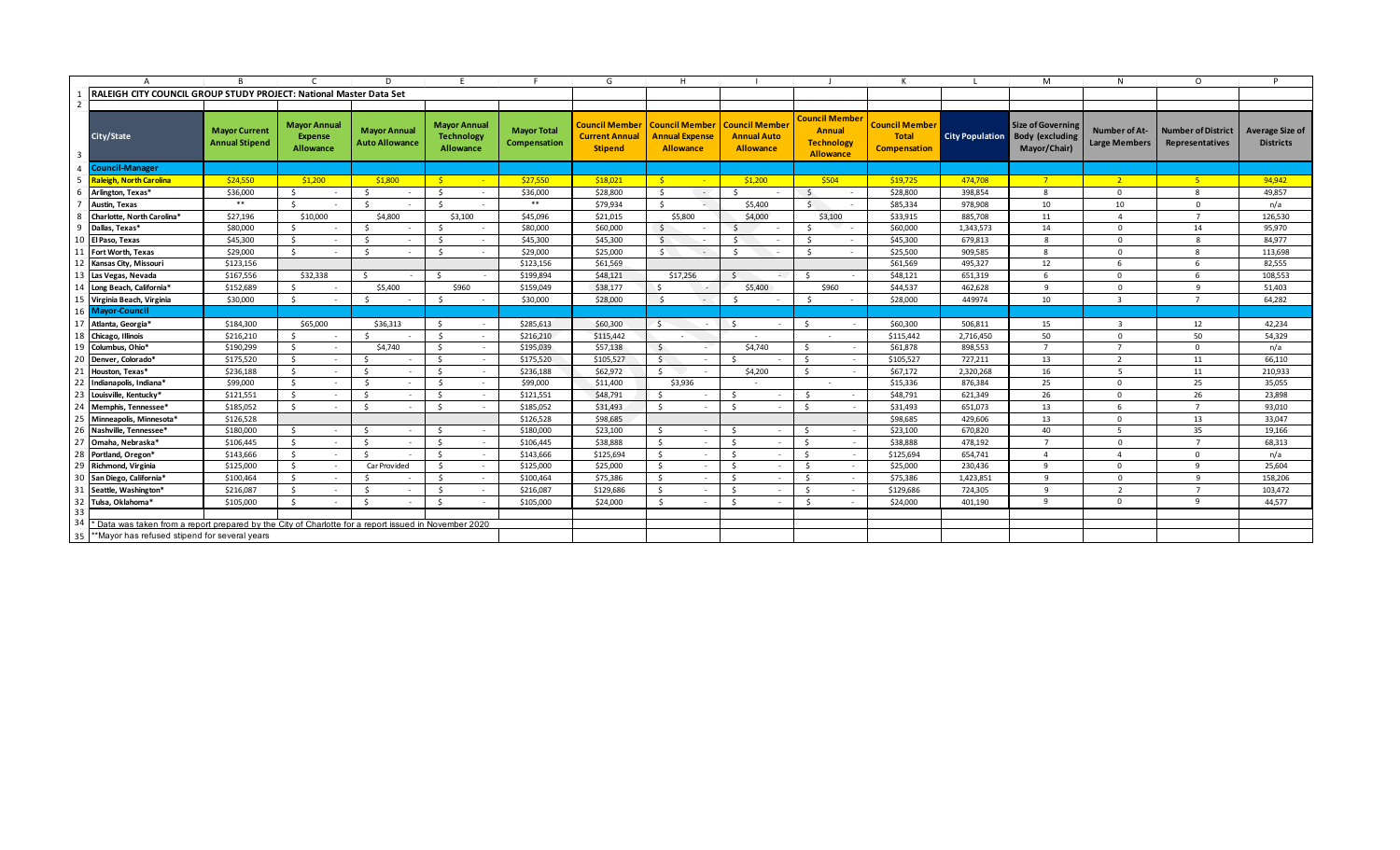|                | A                                                                                                   | B                                             | C                                                         | D                                            | E                                                            | F                                         |  |  |
|----------------|-----------------------------------------------------------------------------------------------------|-----------------------------------------------|-----------------------------------------------------------|----------------------------------------------|--------------------------------------------------------------|-------------------------------------------|--|--|
| 1              | RALEIGH CITY COUNCIL GROUP STUDY PROJECT: National Mayor Compensation                               |                                               |                                                           |                                              |                                                              |                                           |  |  |
| $\overline{2}$ |                                                                                                     |                                               |                                                           |                                              |                                                              |                                           |  |  |
| 3              |                                                                                                     |                                               | <b>Council-Manager</b>                                    |                                              |                                                              |                                           |  |  |
| 4              | City/State                                                                                          | <b>Mayor Current</b><br><b>Annual Stipend</b> | <b>Mayor Annual</b><br><b>Expense</b><br><b>Allowance</b> | <b>Mayor Annual</b><br><b>Auto Allowance</b> | <b>Mayor Annual</b><br><b>Technology</b><br><b>Allowance</b> | <b>Mayor Total</b><br><b>Compensation</b> |  |  |
| 5              | <b>Raleigh, North Carolina</b>                                                                      | \$24,550                                      | \$1,200                                                   | \$1,800                                      | \$                                                           | \$27,550                                  |  |  |
| 6              | \$27,196<br>\$10,000<br>Charlotte, North Carolina*                                                  |                                               |                                                           | \$4,800                                      | \$3,100                                                      | \$45,096                                  |  |  |
| 7              | \$29,000<br>\$<br>Fort Worth, Texas                                                                 |                                               | $\frac{1}{2}$                                             | \$<br>$\overline{\phantom{a}}$               | \$<br>$\overline{\phantom{a}}$                               | \$29,000                                  |  |  |
| 8              | Virginia Beach, Virginia                                                                            | \$30,000                                      | \$                                                        | \$                                           | \$                                                           | \$30,000                                  |  |  |
| 9              | Arlington, Texas*                                                                                   | \$36,000                                      | \$                                                        | \$<br>$\overline{a}$                         | \$                                                           | \$36,000                                  |  |  |
| 10             | El Paso, Texas                                                                                      | \$45,300                                      | \$                                                        | \$                                           | $\overline{\boldsymbol{\zeta}}$                              | \$45,300                                  |  |  |
| 11             | Dallas, Texas*                                                                                      | \$80,000                                      | \$<br>$\overline{\phantom{a}}$                            | \$<br>$\overline{\phantom{a}}$               | $\overline{\mathsf{S}}$<br>$\overline{a}$                    | \$80,000                                  |  |  |
| 12             | Kansas City, Missouri                                                                               | \$123,156                                     |                                                           |                                              |                                                              | \$123,156                                 |  |  |
| 13             | Long Beach, California*                                                                             | \$152,689                                     | \$<br>$\overline{a}$                                      | \$5,400                                      | \$960                                                        | \$159,049                                 |  |  |
| 14             | Las Vegas, Nevada                                                                                   | \$167,556                                     | \$32,338                                                  | \$                                           | \$                                                           | \$199,894                                 |  |  |
| 15             | Austin, Texas                                                                                       | \$<br>$\overline{\phantom{a}}$                | \$<br>×.                                                  | \$<br>÷.                                     | \$<br>$\overline{a}$                                         | \$<br>$\bar{\mathcal{L}}$                 |  |  |
| 16             |                                                                                                     |                                               |                                                           |                                              |                                                              |                                           |  |  |
| 17             |                                                                                                     |                                               |                                                           |                                              |                                                              |                                           |  |  |
| 18             |                                                                                                     |                                               | <b>Mayor-Council</b>                                      |                                              |                                                              |                                           |  |  |
|                |                                                                                                     |                                               |                                                           |                                              |                                                              |                                           |  |  |
| 19             | City/State                                                                                          | <b>Mayor Current</b><br><b>Annual Stipend</b> | <b>Mayor Annual</b><br><b>Expense</b><br><b>Allowance</b> | <b>Mayor Annual</b><br><b>Auto Allowance</b> | <b>Mayor Annual</b><br><b>Technology</b><br><b>Allowance</b> | <b>Mayor Total</b><br><b>Compensation</b> |  |  |
| 20             | Indianapolis, Indiana*                                                                              |                                               | \$<br>$\overline{a}$                                      | \$<br>$\overline{\phantom{a}}$               | \$                                                           | \$99,000                                  |  |  |
| 21             | San Diego, California*                                                                              | \$99,000<br>\$100,464                         | \$                                                        | \$<br>$\frac{1}{2}$                          | \$                                                           | \$100,464                                 |  |  |
| 22             | Tulsa, Oklahoma*                                                                                    | \$105,000                                     | \$                                                        | \$                                           | \$                                                           | \$105,000                                 |  |  |
| 23             | Omaha, Nebraska*                                                                                    | \$106,445                                     | \$<br>$\overline{\phantom{a}}$                            | \$<br>$\overline{\phantom{a}}$               | \$<br>$\overline{\phantom{a}}$                               | \$106,445                                 |  |  |
| 24             | Louisville, Kentucky*                                                                               | \$121,551                                     | \$<br>$\overline{a}$                                      | \$                                           | \$<br>$\overline{a}$                                         | \$121,551                                 |  |  |
| 25             | Richmond, Virginia                                                                                  | \$125,000                                     | \$                                                        | Car Provided                                 | \$                                                           | \$125,000                                 |  |  |
| 26             | Minneapolis, Minnesota*                                                                             | \$126,528                                     |                                                           |                                              |                                                              | \$126,528                                 |  |  |
| 27             | Portland, Oregon*                                                                                   | \$143,666                                     | \$<br>$\frac{1}{2}$                                       | \$<br>$\sim$                                 | \$<br>$\blacksquare$                                         | \$143,666                                 |  |  |
| 28             | Denver, Colorado*                                                                                   | \$175,520                                     | \$<br>$\overline{\phantom{m}}$                            | \$                                           | \$<br>$\overline{\phantom{m}}$                               | \$175,520                                 |  |  |
| 29             | Nashville, Tennessee*                                                                               | \$180,000                                     | \$<br>$\overline{a}$                                      | \$                                           | \$<br>$\overline{a}$                                         | \$180,000                                 |  |  |
| 30             | Atlanta, Georgia*                                                                                   | \$184,300                                     | \$65,000                                                  | $\overline{$}36,313$                         | \$                                                           | \$285,613                                 |  |  |
| 31             | Memphis, Tennessee*                                                                                 | \$185,052                                     | \$<br>$\overline{a}$                                      | \$<br>$\mathcal{L}$                          | \$<br>$\overline{a}$                                         | \$185,052                                 |  |  |
| 32             | Columbus, Ohio*                                                                                     | \$190,299                                     | \$<br>$\frac{1}{2}$                                       | \$4,740                                      | \$<br>$\overline{\phantom{a}}$                               | \$195,039                                 |  |  |
| 33             | Seattle, Washington*                                                                                | \$216,087                                     | \$                                                        | \$                                           | \$                                                           | \$216,087                                 |  |  |
| 34             | Chicago, Illinois                                                                                   | \$216,210                                     | \$                                                        | \$                                           | \$                                                           | \$216,210                                 |  |  |
| 35             | Houston, Texas*                                                                                     | \$236,188                                     | \$<br>$\overline{a}$                                      | \$<br>$\overline{a}$                         | \$                                                           | \$236,188                                 |  |  |
| 36<br>37       | Data was taken from a report prepared by the City of Charlotte for a report issued in November 2020 |                                               |                                                           |                                              |                                                              |                                           |  |  |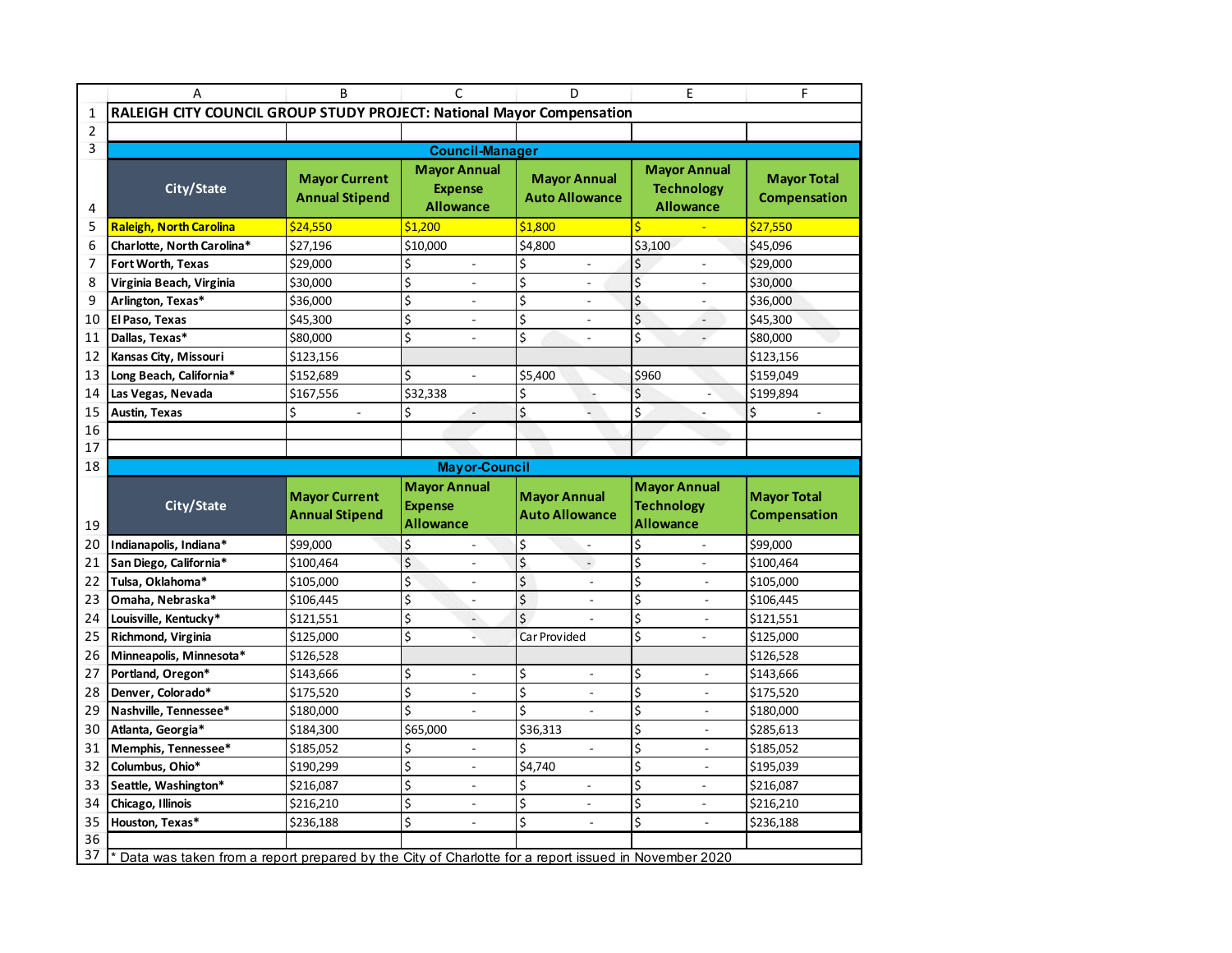|                | A                                                                                                   | B                                                                | C                                                                  | D                                                               | Ε                                                                               | F                                                            |
|----------------|-----------------------------------------------------------------------------------------------------|------------------------------------------------------------------|--------------------------------------------------------------------|-----------------------------------------------------------------|---------------------------------------------------------------------------------|--------------------------------------------------------------|
| 1              | RALEIGH CITY COUNCIL GROUP STUDY PROJECT: National Council Member Compensation                      |                                                                  |                                                                    |                                                                 |                                                                                 |                                                              |
| 2              |                                                                                                     |                                                                  |                                                                    |                                                                 |                                                                                 |                                                              |
| 3              |                                                                                                     |                                                                  | <b>Council-Manager</b>                                             |                                                                 |                                                                                 |                                                              |
| 4              | City/State                                                                                          | <b>Council Member</b><br><b>Current Annual</b><br><b>Stipend</b> | <b>Council Member</b><br><b>Annual Expense</b><br><b>Allowance</b> | <b>Council Member</b><br><b>Annual Auto</b><br><b>Allowance</b> | <b>Council Member</b><br><b>Annual</b><br><b>Technology</b><br><b>Allowance</b> | <b>Council Member</b><br><b>Total</b><br><b>Compensation</b> |
| 5              | <b>Raleigh, North Carolina</b>                                                                      | \$18,021                                                         | Ś                                                                  | \$1,200                                                         | \$504                                                                           | \$19,725                                                     |
| 6              | Charlotte, North Carolina*                                                                          | $\overline{$}21,015$                                             | \$5,800                                                            | $\overline{$}4,000$                                             | \$3,100                                                                         | \$33,915                                                     |
| $\overline{7}$ | Fort Worth, Texas                                                                                   | \$25,000                                                         | \$                                                                 | \$                                                              | \$                                                                              | \$25,500                                                     |
| 8              | Virginia Beach, Virginia                                                                            | \$28,000                                                         | \$                                                                 | $\overline{\xi}$                                                | \$                                                                              | \$28,000                                                     |
| 9              | Arlington, Texas*                                                                                   | \$28,800                                                         | \$<br>$\overline{\phantom{a}}$                                     | \$<br>$\overline{\phantom{a}}$                                  | \$<br>$\overline{a}$                                                            | \$28,800                                                     |
| 10             | Long Beach, California*                                                                             | \$38,177                                                         | \$<br>$\overline{a}$                                               | \$5,400                                                         | \$960                                                                           | \$44,537                                                     |
| 11             | El Paso, Texas                                                                                      | \$45,300                                                         | \$                                                                 | \$<br>$\overline{a}$                                            | \$                                                                              | \$45,300                                                     |
| 12             | Las Vegas, Nevada                                                                                   | \$48,121                                                         | \$17,256                                                           | \$<br>$\overline{\phantom{a}}$                                  | Ś<br>$\overline{a}$                                                             | \$48,121                                                     |
| 13             | Dallas, Texas*                                                                                      | \$60,000                                                         | \$<br>$\overline{a}$                                               | \$                                                              | \$<br>$\overline{a}$                                                            | \$60,000                                                     |
| 14             | Kansas City, Missouri                                                                               | \$61,569                                                         |                                                                    |                                                                 |                                                                                 | \$61,569                                                     |
| 15             | <b>Austin, Texas</b>                                                                                | \$79,934                                                         | \$<br>$\blacksquare$                                               | \$5,400                                                         | \$<br>$\overline{a}$                                                            | \$85,334                                                     |
| 16             |                                                                                                     |                                                                  |                                                                    |                                                                 |                                                                                 |                                                              |
| 17             |                                                                                                     |                                                                  |                                                                    |                                                                 |                                                                                 |                                                              |
| 18             |                                                                                                     |                                                                  | <b>Mayor-Council</b>                                               |                                                                 |                                                                                 |                                                              |
|                |                                                                                                     |                                                                  |                                                                    |                                                                 |                                                                                 |                                                              |
| 19             | City/State                                                                                          | <b>Council Member</b><br><b>Current Annual</b><br><b>Stipend</b> | <b>Council Member</b><br><b>Annual Expense</b><br><b>Allowance</b> | <b>Council Member</b><br><b>Annual Auto</b><br><b>Allowance</b> | <b>Council Member</b><br><b>Annual</b><br><b>Technology</b><br><b>Allowance</b> | <b>Council Member</b><br><b>Total</b><br><b>Compensation</b> |
| 20             | Indianapolis, Indiana*                                                                              | $\overline{$}11,400$                                             | \$3,936                                                            |                                                                 |                                                                                 | \$15,336                                                     |
| 21             | Nashville, Tennessee*                                                                               | \$23,100                                                         | \$<br>$\overline{a}$                                               | \$                                                              | \$<br>$\overline{\phantom{a}}$                                                  | \$23,100                                                     |
| 22             | Tulsa, Oklahoma*                                                                                    | \$24,000                                                         | \$                                                                 | \$                                                              | \$                                                                              | \$24,000                                                     |
| 23             | Richmond, Virginia                                                                                  | \$25,000                                                         | \$<br>$\overline{\phantom{a}}$                                     | \$<br>$\overline{\phantom{a}}$                                  | \$<br>$\overline{\phantom{a}}$                                                  | \$25,000                                                     |
| 24             | Memphis, Tennessee*                                                                                 | \$31,493                                                         | \$<br>$\overline{a}$                                               | $\overline{\xi}$<br>$\overline{a}$                              | \$<br>$\overline{\phantom{a}}$                                                  | \$31,493                                                     |
| 25             | Omaha, Nebraska*                                                                                    | \$38,888                                                         | \$<br>$\overline{\phantom{a}}$                                     | \$<br>$\overline{a}$                                            | \$<br>$\overline{a}$                                                            | \$38,888                                                     |
| 26             | Louisville, Kentucky*                                                                               | \$48,791                                                         | \$                                                                 | Ś                                                               | \$<br>$\overline{a}$                                                            | \$48,791                                                     |
| 27             | Columbus, Ohio*                                                                                     | \$57,138                                                         | \$<br>$\overline{\phantom{a}}$                                     | \$4,740                                                         | \$<br>$\overline{\phantom{a}}$                                                  | \$61,878                                                     |
| 28             | Atlanta, Georgia*                                                                                   | \$60,300                                                         | \$<br>$\overline{a}$                                               | \$<br>$\overline{a}$                                            | \$<br>$\overline{a}$                                                            | \$60,300                                                     |
| 29             | Houston, Texas*                                                                                     | \$62,972                                                         | \$                                                                 | \$4,200                                                         | \$                                                                              | \$67,172                                                     |
| 30             | San Diego, California*                                                                              | \$75,386                                                         | \$<br>$\overline{a}$                                               | \$<br>$\overline{a}$                                            | \$<br>$\frac{1}{2}$                                                             | \$75,386                                                     |
| 31             | Minneapolis, Minnesota*                                                                             | \$98,685                                                         |                                                                    |                                                                 |                                                                                 | \$98,685                                                     |
| 32             | Denver, Colorado*                                                                                   | \$105,527                                                        | \$                                                                 | \$                                                              | \$<br>$\overline{\phantom{a}}$                                                  | \$105,527                                                    |
| 33             | Chicago, Illinois                                                                                   | \$115,442                                                        |                                                                    |                                                                 |                                                                                 | \$115,442                                                    |
| 34             | Portland, Oregon*                                                                                   | \$125,694                                                        | \$<br>$\overline{a}$                                               | \$<br>$\overline{a}$                                            | \$                                                                              | \$125,694                                                    |
| 35             | Seattle, Washington*                                                                                | \$129,686                                                        | \$                                                                 | Ś                                                               | \$                                                                              | \$129,686                                                    |
| 36             | Data was taken from a report prepared by the City of Charlotte for a report issued in November 2020 |                                                                  |                                                                    |                                                                 |                                                                                 |                                                              |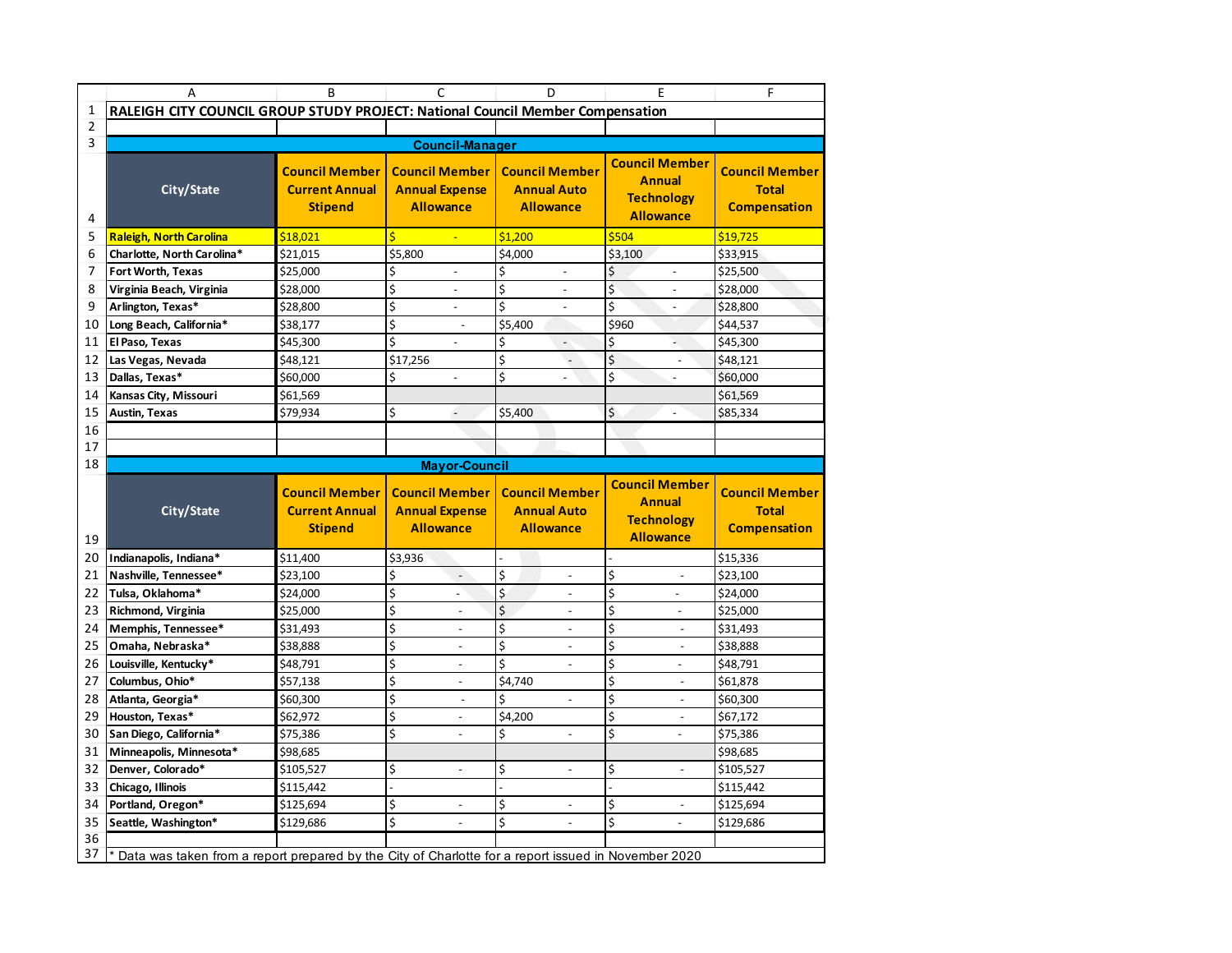## **RALEIGH CITY COUNCIL GROUP STUDY PROJECT: National Cities - Forms of Government Comparison**

| City/State                             |           | Population - City Population - MSA | <b>General Fund</b><br><b>Budget</b> | <b>Form of Government</b> | <b>Council Size.</b><br><b>(Excluding Mayor)</b> | Number of At-Large<br><b>Members</b> | <b>Number of District</b><br>Representatives | <b>Average Size of</b><br><b>Districts</b> | <b>Term Length</b>                   | <b>Staggered Terms</b> |
|----------------------------------------|-----------|------------------------------------|--------------------------------------|---------------------------|--------------------------------------------------|--------------------------------------|----------------------------------------------|--------------------------------------------|--------------------------------------|------------------------|
| <b>Council-Manager</b>                 |           |                                    |                                      |                           |                                                  |                                      |                                              |                                            |                                      |                        |
| <b>Raleigh, North Carolina</b>         | 474.708   | 1,390,785                          | \$507,700,266                        | Council-Manager           | $7^{\circ}$                                      | $\overline{2}$                       | $-5$                                         | 94,942                                     | 2 Years                              | <b>No</b>              |
| Arlington, Texas*                      | 398,854   | 7,573,136                          | \$265,444,666                        | Council-Manager           | 8                                                | $\mathbf 0$                          | 8                                            | 49,857                                     | 2 years                              | Yes                    |
| Austin, Texas*                         | 978,908   | 2,115,827                          | \$1,100,000,000                      | Council-Manager           | 10                                               | $\mathbf 0$                          | 10                                           | 97,891                                     | 4 years                              | Yes                    |
| Charlotte, North Carolina*             | 885,708   | 2,525,305                          | \$718,809,225                        | Council-Manager           | 11                                               | $\overline{a}$                       | $\overline{7}$                               | 126,530                                    | 2 years                              | No                     |
| Dallas, Texas*                         | 1,343,573 | 7,573,136                          | \$1,365,966,274                      | Council-Manager           | 14                                               | $\mathbf{0}$                         | 14                                           | 95,970                                     | Mayor - 4 years<br>Council - 2 years | Yes                    |
| El Paso, Texas                         | 679,813   | 844,818                            | \$984,600,000                        | Council-Manager           | 8                                                | $\mathbf 0$                          | 8                                            | 84,977                                     | 2 years                              | No                     |
| Fort Worth, Texas                      | 909,585   | 7,573,136                          | \$771,937,585                        | Council-Manager           | 8                                                | 0                                    | 8                                            | 113,698                                    | 2 years                              | No                     |
| Kansas City, Missouri                  | 495,327   | 2,128,912                          | \$606,300,000                        | Council-Manager           | 12                                               | 6                                    | 6                                            | 82,555                                     | 4 years                              | No                     |
| Las Vegas, Nevada                      | 651,319   | 667,501                            | \$48,740,514                         | Council-Manager           | 6                                                | $\mathbf 0$                          | 6                                            | 108,553                                    | (3)<br>4 years<br>term limit)        | No                     |
| Long Beach, California*                | 462,628   | 13,291,486                         | \$554,000,000                        | Council-Manager           | 9                                                | $\mathbf 0$                          | 9                                            | 51,403                                     | 4 years                              | Yes                    |
| Virginia Beach, Virginia               | 449974    | 1768901                            | \$1,184,491,625                      | Council-Manager           | 10                                               | $\overline{3}$                       | $\overline{7}$                               | 64,282                                     | 4 years                              | Yes                    |
| <b>Mayor-Council</b>                   |           |                                    |                                      |                           |                                                  |                                      |                                              |                                            |                                      |                        |
| Atlanta, Georgia*                      | 506,811   | 5,884,736                          | \$677,628,773                        | Mayor-Council             | 15                                               | 3 (Super Posts)                      | 12                                           | 42,234                                     | 4 years                              | No                     |
| Chicago, Illinois                      | 2,716,450 | 8,865,000                          | \$4,465,200                          | Mayor-Council             | 51                                               | $\Omega$                             | 50                                           | 54,329                                     | 4 years                              | No                     |
| Columbus, Ohio*, **                    | 898,553   | 2,078,725                          | \$965,000,000                        | Mayor-Council             | $*7$                                             | $*7$                                 | $*_{0}$                                      | n/a                                        | 4 years                              | Yes                    |
| Denver City/Co., Colorado*             | 727.211   | 2.888.227                          | \$1,485,509,355                      | Mayor-Council             | 13                                               | $\overline{2}$                       | 11                                           | 66,110                                     | 4 years                              | Yes                    |
| Houston, Texas*                        | 2,320,268 | 6,770,000                          | \$2,365,073,294                      | Mayor-Council             | 16                                               | 5                                    | 11                                           | 210,933                                    | 4 years                              | No                     |
| Indianapolis, Indiana*                 | 876,384   | 2,028,614                          | \$1,033,476,146                      | Mayor-Council             | 25                                               | $\Omega$                             | 25                                           | 35,055                                     | 4 years                              | No                     |
| Louisville/Jefferson Co.,<br>Kentucky* | 621,349   | 770,517                            | \$712,442,232                        | Mayor-Council             | 26                                               | 0                                    | 26                                           | 23,898                                     | 4 years                              | Yes                    |
| Memphis, Tennessee*                    | 651,073   | 1,348,260                          | \$668,680,951                        | Mayor-Council             | 13                                               | 6 (Super Districts)                  | $\overline{7}$                               | 93,010                                     | 4 years                              | No                     |
| Minneapolis, Minnesota*                | 429,606   | 3,600,618                          | \$481,000,000                        | Weak Mayor - Council      | 13                                               | $\Omega$                             | 13                                           | 33,047                                     | 4 years                              | No                     |
| Nashville/Davidson Co.,<br>Tennessee*  | 670,820   | 1,903,045                          | \$969,874,000                        | Mayor-Council             | 40                                               | 5                                    | 35                                           | 19,166                                     | 4 years                              | No                     |
| Omaha, Nebraska*                       | 478,192   | 933,216                            | \$386,513,029                        | Mayor-Council             | $\overline{7}$                                   | $\Omega$                             | $\overline{7}$                               | 68,313                                     | 4 years                              | No                     |
| Portland, Oregon*                      | 654,741   | 2,478,996                          | \$681,600,000                        | Commission                | $\overline{4}$                                   | $\overline{a}$                       | $\mathbf 0$                                  | n/a                                        | 4 Years                              | Yes                    |
| Richmond, Virginia                     | 230,436   | 1,300,000                          | \$744,050,117                        | Mayor-Council             | 9                                                | $\mathbf 0$                          | 9                                            | 25,604                                     | 4 years                              | Yes                    |
| San Diego, California*                 | 1,423,851 | 3,338,330                          | \$1,540,000,000                      | Mayor-Council             | 9                                                | $\mathbf 0$                          | 9                                            | 158,206                                    | 4 Years                              | Yes                    |
| Seattle, Washington*                   | 724,305   | 3,867,046                          | \$1,300,000,000                      | Mayor-Council             | 9                                                | 2                                    | $\overline{7}$                               | 103,472                                    | 4 Years                              | Yes                    |
| Tulsa, Oklahoma*                       | 401,190   | 1,251,172                          | \$278,100,000                        | Mayor-Council             | 9                                                | $\mathbf 0$                          | 9                                            | 44,577                                     | Mayor - 4 years<br>Council - 2 years | No                     |

\* Data was taken from a report prepared by the City of Charlotte for a report issued in November 2020

\*\* Columbus City Council voted to place a charter amendment on the May 8, 2018, ballot that increases the size of the Council to nine;

institutes at-large, by place elections and addresses the appointment process; vote passed; Changes will take place in January of 2024.

There have also been conversation about limiting terms to 12 consecutive years.

\*\*Mayor has refused stipend for several years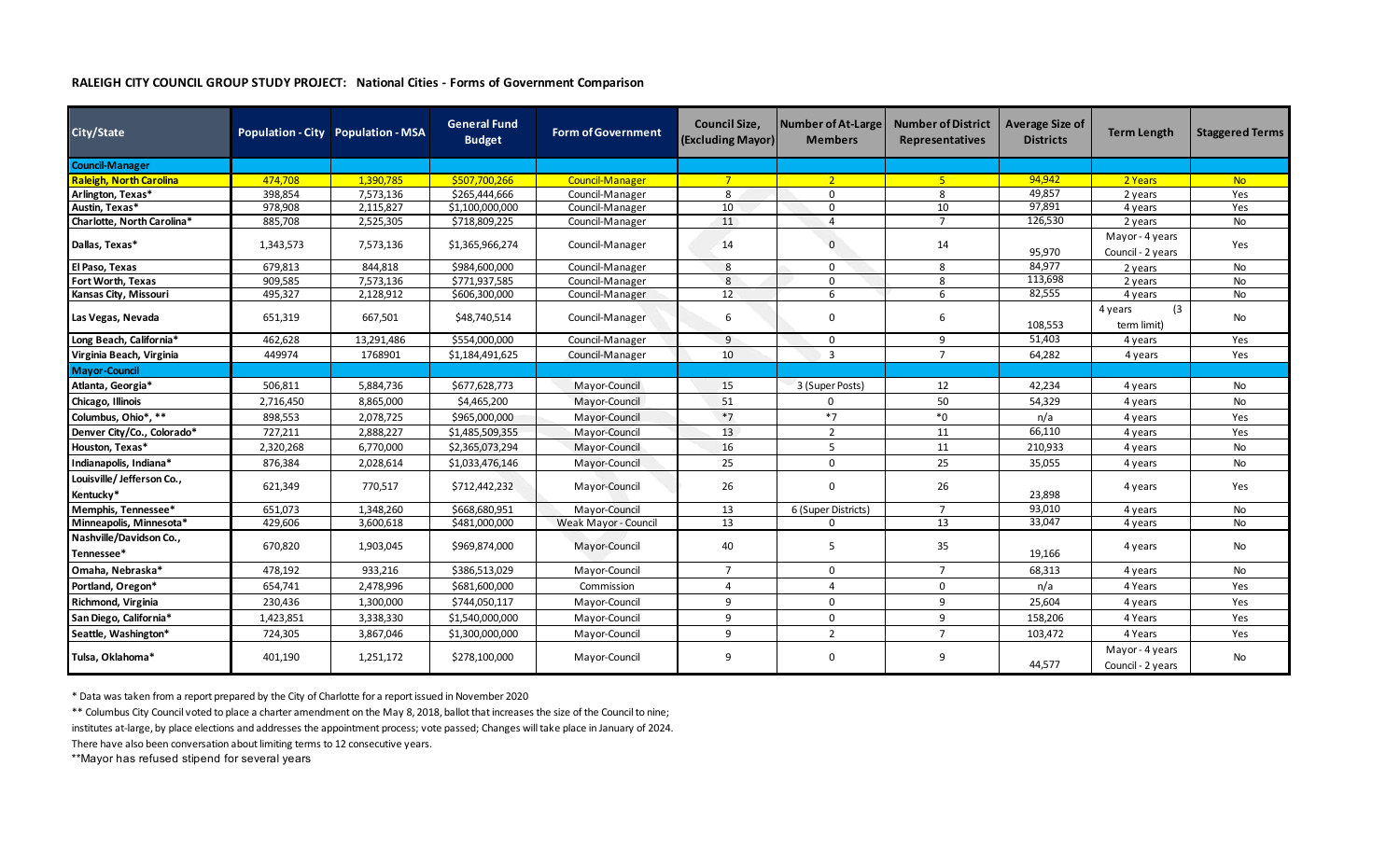## **RALEIGH CITY COUNCIL GROUP STUDY PROJECT: North Carolina Master Data Set**

| <b>North Carolina</b><br>City/County | Mavor/Chair<br><b>Current Annu</b><br><b>Stipend</b> | Mayor/Chair<br><b>Innual Expense</b><br>Allowance | Mayor/Chair<br><b>Annual Auto</b><br>Allowance | Mayor/Chair<br>Annual<br><b>Technology</b><br>Allowance | Mayor/Chair<br>Total<br>Compensation | <b>Ouncil Membe</b><br><b>Current Annual</b><br><b>Stipend</b> | <b>Council Member</b><br><b>Annual Expense</b><br>Allowance | <b>Council Membe</b><br><b>Annual Auto</b><br>Allowance | <b>Council Member</b><br>Annual<br><b>Technology</b><br>Allowance | <b>Council Memb.</b><br><b>Tota</b><br>Compensati | Automatic<br><b>Stipend</b><br>Adiustment | ligible for Health<br><b>Benefits</b> | Population | Population -<br><b>MSA</b> | <b>General Fund</b><br><b>Budget</b> | Form of Government   | <b>Council Size, (Excluding</b><br>Mayor for Cities, Entire   Number of At-   Number of District   Average Size of<br>Commission Size for Large Members   Representatives<br>Counties) |      |      | <b>Districts</b> | <b>Term Length</b>                   | Staggered<br><b>Terms</b> |
|--------------------------------------|------------------------------------------------------|---------------------------------------------------|------------------------------------------------|---------------------------------------------------------|--------------------------------------|----------------------------------------------------------------|-------------------------------------------------------------|---------------------------------------------------------|-------------------------------------------------------------------|---------------------------------------------------|-------------------------------------------|---------------------------------------|------------|----------------------------|--------------------------------------|----------------------|----------------------------------------------------------------------------------------------------------------------------------------------------------------------------------------|------|------|------------------|--------------------------------------|---------------------------|
| <b>City</b>                          |                                                      |                                                   |                                                |                                                         |                                      |                                                                |                                                             |                                                         |                                                                   |                                                   |                                           |                                       |            |                            |                                      |                      |                                                                                                                                                                                        |      |      |                  |                                      |                           |
| <b>Raleigh</b>                       | \$24,550                                             | \$1,200                                           | 1.800                                          |                                                         | \$27,550                             | \$18,021                                                       |                                                             | 1.200                                                   | 5504                                                              | \$19,725                                          | Yes/employees                             | Yes                                   | 474.708    | 2.079.687                  | \$543,900,000                        | Council - Manager    | <b>Participants</b>                                                                                                                                                                    | $-2$ | $-5$ | 94.942           | 2 years                              | No.                       |
| Asheville**                          | \$22,898                                             |                                                   |                                                |                                                         | \$22,898                             | \$17,525                                                       |                                                             |                                                         |                                                                   | \$17,525                                          |                                           |                                       | 92.452     | 449,937                    | \$134,557,345                        | Council - Manager    |                                                                                                                                                                                        |      |      | 18,490           | 4 years                              | Yes                       |
| Cary                                 | \$13,754                                             |                                                   | 10.590                                         | \$2.460                                                 | \$26,804                             | \$11,493                                                       |                                                             | \$9.626                                                 | \$2,460                                                           | \$23,579                                          |                                           | Yes                                   | 168,160    | 2,079,687                  | \$190,557,193                        | Council - Manager    |                                                                                                                                                                                        |      |      | 42,040           | 4 years                              | Yes                       |
| Charlotte                            | \$27.196                                             | \$10,000                                          | \$4,800                                        | \$3,100                                                 | \$45,096                             | \$21,015                                                       | \$5,800                                                     | \$4,000                                                 | \$3,100                                                           | \$33,915                                          |                                           |                                       | 885,708    | 2.636.883                  | \$718,809,225                        | Council - Manager    | 11                                                                                                                                                                                     |      |      | 126,530          | 2 years                              | <b>No</b>                 |
| Durham                               | \$29,289                                             |                                                   | 2,400                                          |                                                         | \$31,689                             | \$24,879                                                       |                                                             | 2,400                                                   |                                                                   | \$27,279                                          | No                                        | Yes                                   | 278,993    | 2,079,687                  | \$199,137,768                        | Council - Manager    |                                                                                                                                                                                        |      |      | 92,998           | Mayor - 2 years                      | Yes                       |
| Fayetteville                         | \$32.518                                             | $\sim$                                            |                                                | \$1.112                                                 | \$33,630                             | \$17,779                                                       | $\sim$                                                      |                                                         | \$1.112                                                           | \$18,891                                          | No                                        | Yes                                   | 209,468    | 534,904                    | \$173,799,332                        | Council - Manager    |                                                                                                                                                                                        |      |      | 23,274           | 4 years                              | <b>No</b>                 |
| Greensboro                           | \$30,475                                             |                                                   | \$4,200                                        |                                                         | \$34,675                             | \$23,377                                                       |                                                             | 3,000                                                   |                                                                   | \$26,337                                          |                                           | Yes                                   | 296,710    | 1.689.15                   | \$318,254,608                        | Council - Manager    |                                                                                                                                                                                        |      |      | 59,342           | 4 years                              | <b>No</b>                 |
| <b>High Point</b>                    | \$14,400                                             | \$4,200                                           |                                                |                                                         | \$18,600                             | \$10,800                                                       | 3.600                                                       |                                                         |                                                                   | \$14,400                                          |                                           |                                       | 116,065    | 723,801                    | \$109,499,463                        | Council - Manager    |                                                                                                                                                                                        |      |      | 19.344           | 2 years                              | <b>No</b>                 |
| Wilmington                           | \$15,228                                             |                                                   | \$4,200                                        | \$2.400                                                 | \$21.828                             | \$11,592                                                       |                                                             | \$4,200                                                 | \$2,400                                                           | \$18,192                                          | No                                        |                                       | 122,891    | 297,533                    | \$200,693,458                        | Council - Manger     |                                                                                                                                                                                        |      |      | n/a              | Mayor - 2 years<br>Council - 4 years | Yes                       |
| <b>Winston-Salem</b>                 | \$23,400                                             | \$8,400                                           | \$3,900                                        |                                                         | \$35,700                             | \$18,220                                                       | \$5,100                                                     | 3.900                                                   |                                                                   | \$27,220                                          |                                           |                                       | 246,328    | 1,689.151                  | \$211,891,750                        | Council - Manager    |                                                                                                                                                                                        |      |      | 30.791           | 4 years                              | <b>No</b>                 |
| <b>County</b>                        |                                                      |                                                   |                                                |                                                         |                                      |                                                                |                                                             |                                                         |                                                                   |                                                   |                                           |                                       |            |                            |                                      |                      |                                                                                                                                                                                        |      |      |                  |                                      |                           |
| Durham County ***                    | \$29.920                                             |                                                   | 300                                            | 2.100                                                   | \$35.320                             | \$25,417                                                       | $\sim$                                                      | 3.300                                                   | \$2.100                                                           | \$30,817                                          |                                           |                                       | 321,488    | 644,367                    | \$467,034,886                        | Commission - Manager |                                                                                                                                                                                        |      |      | n/a              | 4 years                              | No                        |
| <b>Forsyth County</b>                | \$25,560                                             |                                                   |                                                | IPad/Cell phone                                         | \$25,560                             | \$21,960                                                       |                                                             |                                                         |                                                                   | \$21,960                                          | Yes/Employees                             | Yes                                   | 378,469    | 676,008                    | \$454,237,003                        | Commission - Manger  |                                                                                                                                                                                        |      |      | 75.694           | 4 years                              | Yes                       |
| <b>Guilford County</b>               | \$23,400                                             | $\sim$                                            |                                                |                                                         | \$23,400                             | \$20,700                                                       | $\sim$                                                      |                                                         |                                                                   | \$20,700                                          |                                           | Yes                                   | 537.174    | 771.851                    | \$633,225,520                        | Commission - Manager |                                                                                                                                                                                        |      |      | 67.147           | 4 years                              | Yes                       |
| <b>Mecklenburg County</b>            | \$37,370                                             | S9.233                                            | \$4,893                                        | \$4,935                                                 | \$56.431                             | \$29,894                                                       | \$9,233                                                     | \$4,501                                                 | \$4,935                                                           | \$48,563                                          |                                           |                                       | 1.110.356  | 2,636,883                  | \$1,289,512,928                      | Commission - Manager |                                                                                                                                                                                        |      |      | 185,059          | 2 years                              | <b>No</b>                 |
| <b>New Hanover County</b>            | \$26.074                                             |                                                   | 3.640                                          | :ann                                                    | \$29,789                             | \$17,890                                                       |                                                             |                                                         | \$900                                                             | \$18,790                                          | No                                        |                                       | 234,473    | 297.533                    | \$399,600,000                        | Commission - Manager |                                                                                                                                                                                        |      |      | n/a              | 4 years                              | Yes                       |
| Wake County*                         | \$28,517                                             |                                                   | 3.000                                          | \$300                                                   | \$31.817                             | \$34,315                                                       |                                                             | 3,000                                                   | \$300                                                             | \$37,615                                          | Yes/employees                             | Yes                                   | 1,112,000  | 1.390.785                  | \$1,464,296,000                      | Commission - Manager |                                                                                                                                                                                        |      |      | 158,857          | 4 years                              | Yes                       |
|                                      |                                                      |                                                   |                                                |                                                         |                                      |                                                                |                                                             |                                                         |                                                                   |                                                   |                                           |                                       |            |                            |                                      |                      |                                                                                                                                                                                        |      |      |                  |                                      |                           |

\*Wake County district representatives are elected county-wide.

\*\*In June 2018, the Learls that end as the stabilishing five Asheville City Council election districs, with the mayor and one council member elected at-large. The bill also moved Council elections from odd to even years an

Forsyth County - Out of county travel and expenses shall be reimbursed to each commissioner in accordance with actual expenses incurred per prevailing county policy.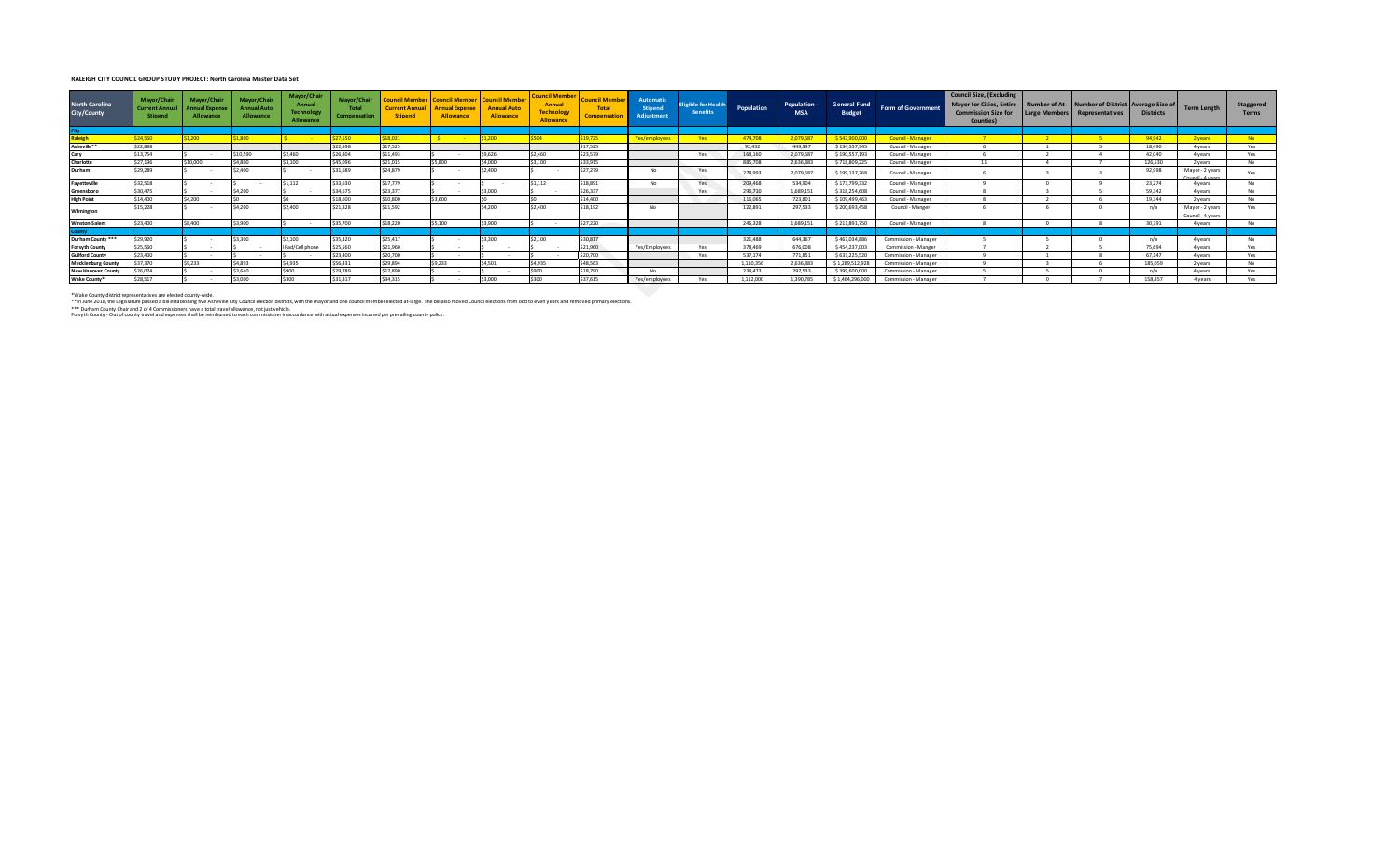## **RALEIGH CITY COUNCIL GROUP STUDY PROJECT: NC Council Mayor & Chair Compensation**

| North Carolina<br>City/County | Mayor/Chair<br><b>Current Annual</b><br><b>Stipend</b> | Mayor/Chair<br><b>Annual Expense</b><br><b>Allowance</b> | Mayor/Chair<br><b>Annual Auto</b><br><b>Allowance</b> | Mayor/Chair<br><b>Annual</b><br><b>Technology</b><br><b>Allowance</b> | Mayor/Chair<br><b>Total</b><br><b>Compensation</b> |
|-------------------------------|--------------------------------------------------------|----------------------------------------------------------|-------------------------------------------------------|-----------------------------------------------------------------------|----------------------------------------------------|
| <b>Charlotte - NEW</b>        | \$39,646                                               | \$9,795                                                  | \$5,192                                               | \$5,235                                                               | \$59,868                                           |
| <b>Mecklenburg County</b>     | \$37,370                                               | \$9,233                                                  | \$4,893                                               | \$4,935                                                               | \$56,431                                           |
| <b>Raleigh - PROPOSED</b>     | \$36,511                                               | \$6,000                                                  | \$2,400                                               | \$1,000                                                               | \$45,911                                           |
| <b>Charlotte - CURRENT</b>    | \$27,196                                               | \$10,000                                                 | \$4,800                                               | \$3,100                                                               | \$45,096                                           |
| <b>Winston-Salem</b>          | \$23,400                                               | \$8,400                                                  | \$3,900                                               | Ś.                                                                    | \$35,700                                           |
| Durham County ***             | \$29,920                                               | \$<br>$\overline{\phantom{a}}$                           | \$3,300                                               | \$2,100                                                               | \$35,320                                           |
| Greensboro                    | \$30,475                                               | \$<br>$\overline{\phantom{0}}$                           | \$4,200                                               | Ś                                                                     | \$34,675                                           |
| Fayetteville                  | \$32,518                                               | Ś                                                        | Ś.                                                    | \$1,112                                                               | \$33,630                                           |
| <b>Wake County</b>            | \$28,517                                               | \$<br>$\blacksquare$                                     | \$3,000                                               | \$300                                                                 | \$31,817                                           |
| Durham                        | \$29,289                                               | \$<br>$\qquad \qquad \blacksquare$                       | \$2,400                                               | \$                                                                    | \$31,689                                           |
| <b>New Hanover County</b>     | \$26,074                                               | \$                                                       | \$3,640                                               | \$900                                                                 | \$30,614                                           |
| <b>Raleigh - CURRENT</b>      | \$24,550                                               | \$1,200                                                  | \$1,800                                               | $\equiv$                                                              | \$27,550                                           |
| Cary                          | \$13,754                                               | \$<br>$\overline{\phantom{0}}$                           | \$10,590                                              | \$2,460                                                               | \$26,804                                           |
| <b>Forsyth County</b>         | \$25,560                                               | \$<br>$\overline{\phantom{0}}$                           | \$<br>$\overline{\phantom{a}}$                        | IPad/Cell phone                                                       | \$25,560                                           |
| <b>Guilford County</b>        | \$23,400                                               | \$                                                       | \$                                                    | Ś                                                                     | \$23,400                                           |
| Asheville**                   | \$22,898                                               | \$<br>$\overline{\phantom{0}}$                           | \$                                                    | \$                                                                    | \$22,898                                           |
| Wilmington                    | \$15,228                                               | \$<br>$\overline{\phantom{a}}$                           | \$4,200                                               | \$2,400                                                               | \$21,828                                           |
| <b>High Point</b>             | \$14,400                                               | \$4,200                                                  | \$                                                    | Ś                                                                     | \$18,600                                           |

\*\*In June 2018, the Legislature passed a bill establishing five Asheville City Council election districts, with the mayor and one council member

\*\*\* Durham County Chair and 2 of 4 Commissioners have a total travel allowance, not just vehicle.

Winston Salem Mayor has elected to not take a salary

Forsyth County - Out of county travel and expenses shall be reimbursed to each commissioner in accordance with actual expenses incurred per prevailing county policy.